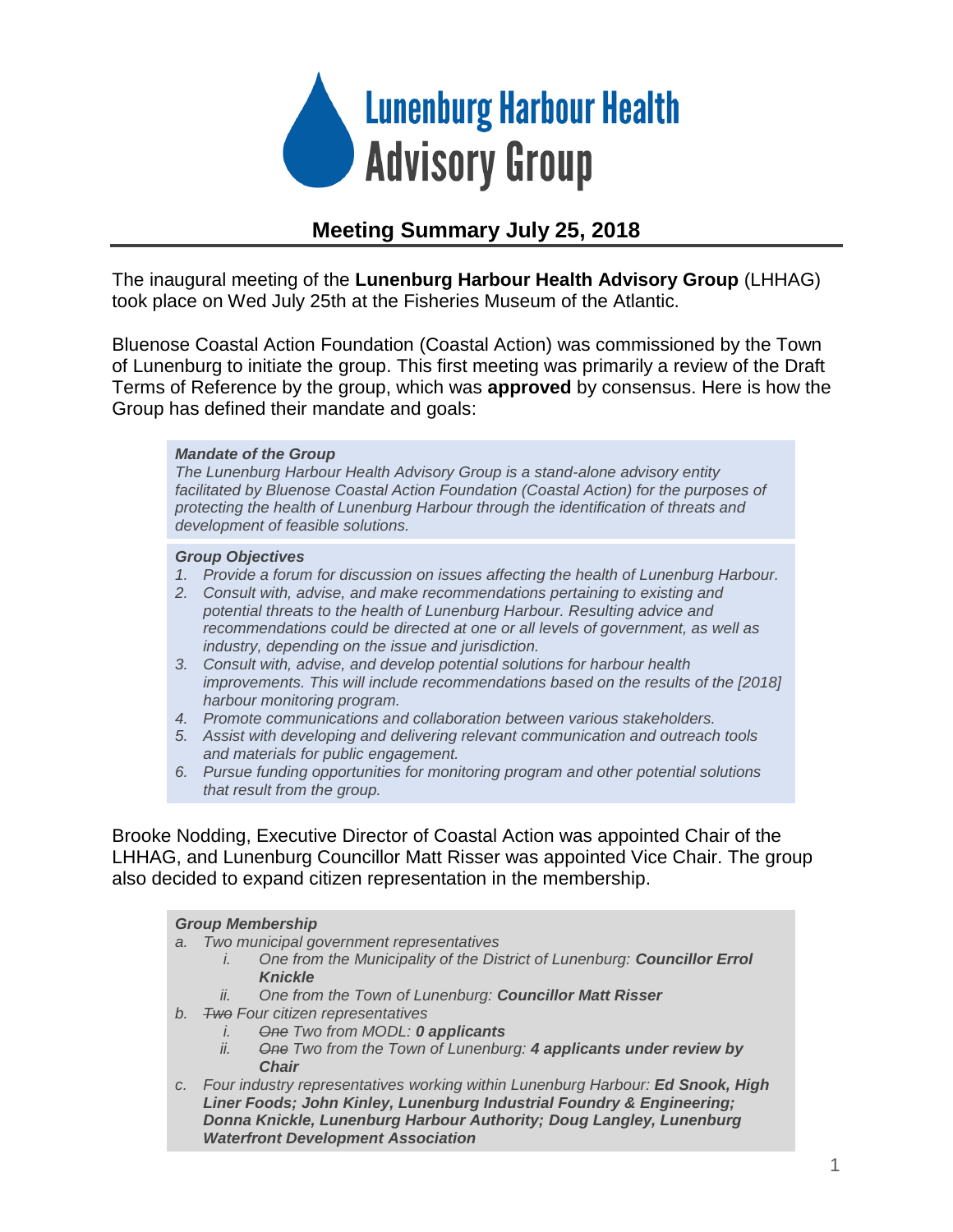- *d. Two business community representatives who have a stake in the Harbour: Sheila Woodcock, Lunenburg Board of Trade; Ida Scott, Economic Spectrum Unlimited*
- *e. Two tourism/recreation representatives who have a stake in the Harbour: 0 applicants*
- *f. Provincial Government: Adam Langley, Development Nova Scotia (formerly Waterfront Development)*

#### *Resource Personnel*

- *g. Staff from Bluenose Coastal Action Foundation: Brooke Nodding, Executive Director; Shanna Fredericks, Assistant Director; Sarah MacLeod, Water Quality Technician; Rick Welsford, Chair of Board of Directors*
- *h. Staff from Town of Lunenburg: Jamie Burgess, Town Engineer; Heather McCallum, Communications*
- *i. Staff from MODL: Stephen Pace, Staff Engineer*
- *j. Provincial Government: Mike MacDonald, NS Environment*
- *k. Federal Government: Environment Canada Water Quality Specialist – will act as an advisor to the group as needed.*

Coastal Action shared a presentation on the Water Quality Monitoring Program, similar to their presentation at the Public Information Session in November, which outlined potential sources of bacteria in Lunenburg Harbour and why non-pathogenic fecal indicator bacterial species are used to indicate the possible presence of pathogens, as well as an outline of the 2018 program.